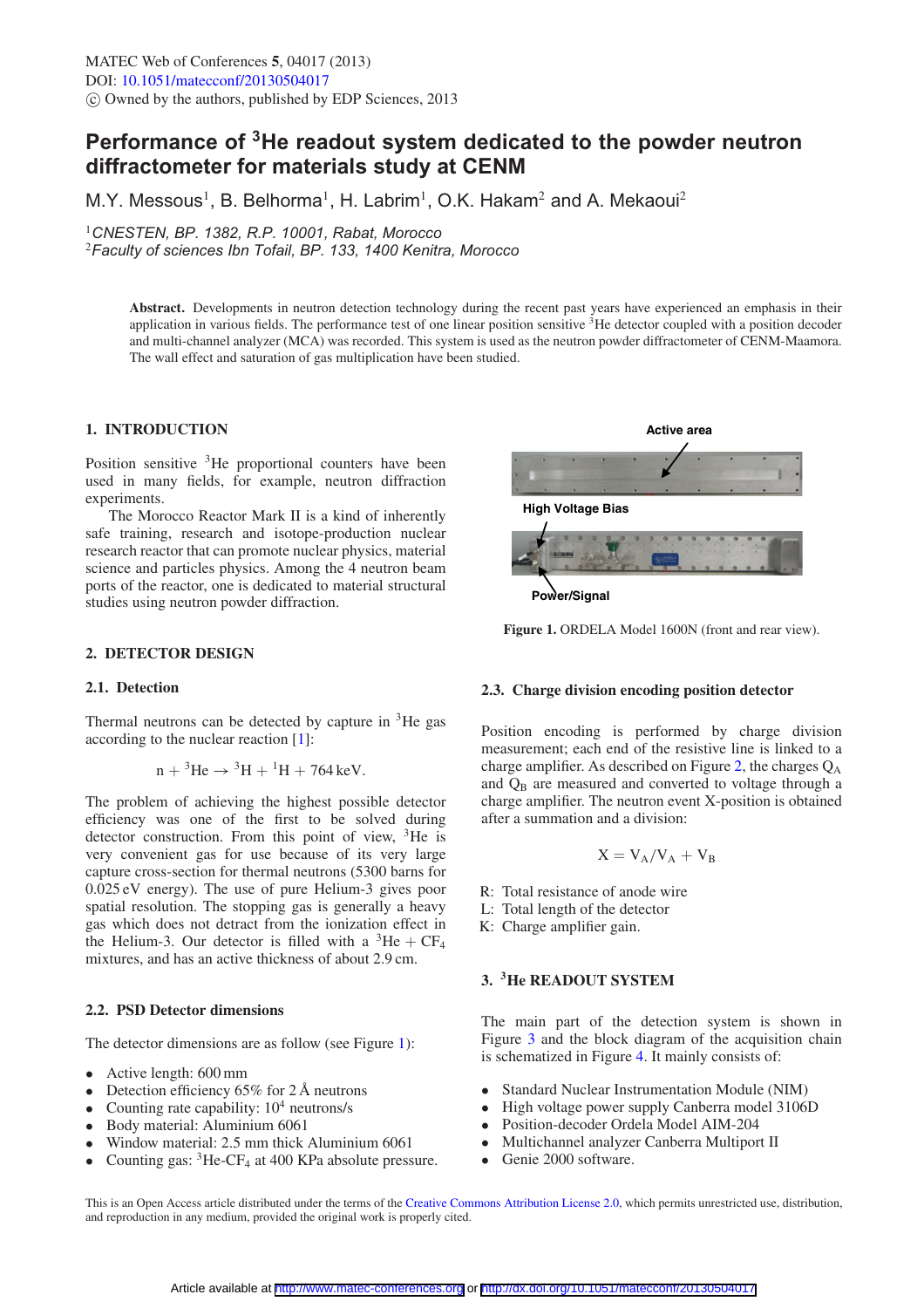<span id="page-1-0"></span>

**Figure 2.** Principle of position encoding from charge division.

<span id="page-1-1"></span>

**Analyzer MCA**



<span id="page-1-2"></span>

**Figure 4.** Block diagram of acquisition chain.

#### **4. NEUTRON SOURCE**

The <sup>252</sup>Cf source used is a cylindrical sealed source with 10 mm height and 8 mm diameter,  $5 \mu$ Ci (185 KBq) activity at supplied date  $(15<sup>th</sup> Oct 2010)$  from Eckert& Ziegler. The spontaneous neutron fission spectrum constructed by the Watt fission spectrum can be expressed by [\[2\]](#page-3-1):

$$
f(E) \propto \exp\left(-\frac{E}{1.025}\right) \sinh(2.926E)^{1/2}
$$

where E is the neutron energy in MeV. The corresponding energy spectrum is shown in Figure [5.](#page-1-3) The  $^{252}$ Cf is a fast neutron source, which requires the use of moderator, such as paraffin, to slow the fast neutrons down to the thermal energy range.

<span id="page-1-3"></span>

Figure 5. <sup>252</sup>Cf fission neutron spectrum approximated by Watt distribution.

#### **5. DESIGN AND CONSTRUCTION OF MODERATOR**

#### **5.1. Experiment method**

The paraffin layers were arranged by piling-up a different number of 1 cm thick paraffin blocks. The <sup>3</sup>He detector response was recorded according to the number of paraffin blocks used. A series of 600s counts was performed starting from the detector direct exposition to the neutron source i.e. with no paraffin blocks placed. The paraffin blocks slow the neutron down changing the neutron energy spectrum at the detector location.

## **5.2. MCNP simulation**

The experimental system was simulated with MCNP (Monte Carlo N-Particle transport) code [\[3,](#page-3-2)[4\]](#page-3-3) which is a Multi-purpose Monte Carlo based Radiation Transport code to simulate the interaction of radiation with matter.

The performed simulation reproduced the experiment realized in the laboratory. Each component of the experiment was simulated. Neutron energy and the neutron flux reaching the detector were determined by running simulation with 1 MeV incident neutrons.

## **5.3. Results**

Through the experiment performed in the laboratory it was possible to measure the <sup>3</sup>He detector counting when the blocks were inserted in front of the system. Figure [6](#page-2-0) displays our measured results.

Figure [6](#page-2-0) shows an increasing in the number of counting between 0 and 35 mm paraffin due to loss of fast and epithermal neutron energy when they interact with the Hydrogen atoms of the paraffin, becoming low energy neutrons and being more counted by the detector. Between 35 mm and 50 mm registered counting neither increase nor decrease remaining quite constant. From 50 mm the recorded counting decreases due to both the absorption of neutrons in the paraffin and the loss of some particles that are scattered away from the detector.

MCNP simulations retrieved results which were not attained by the experiment. These simulated data provided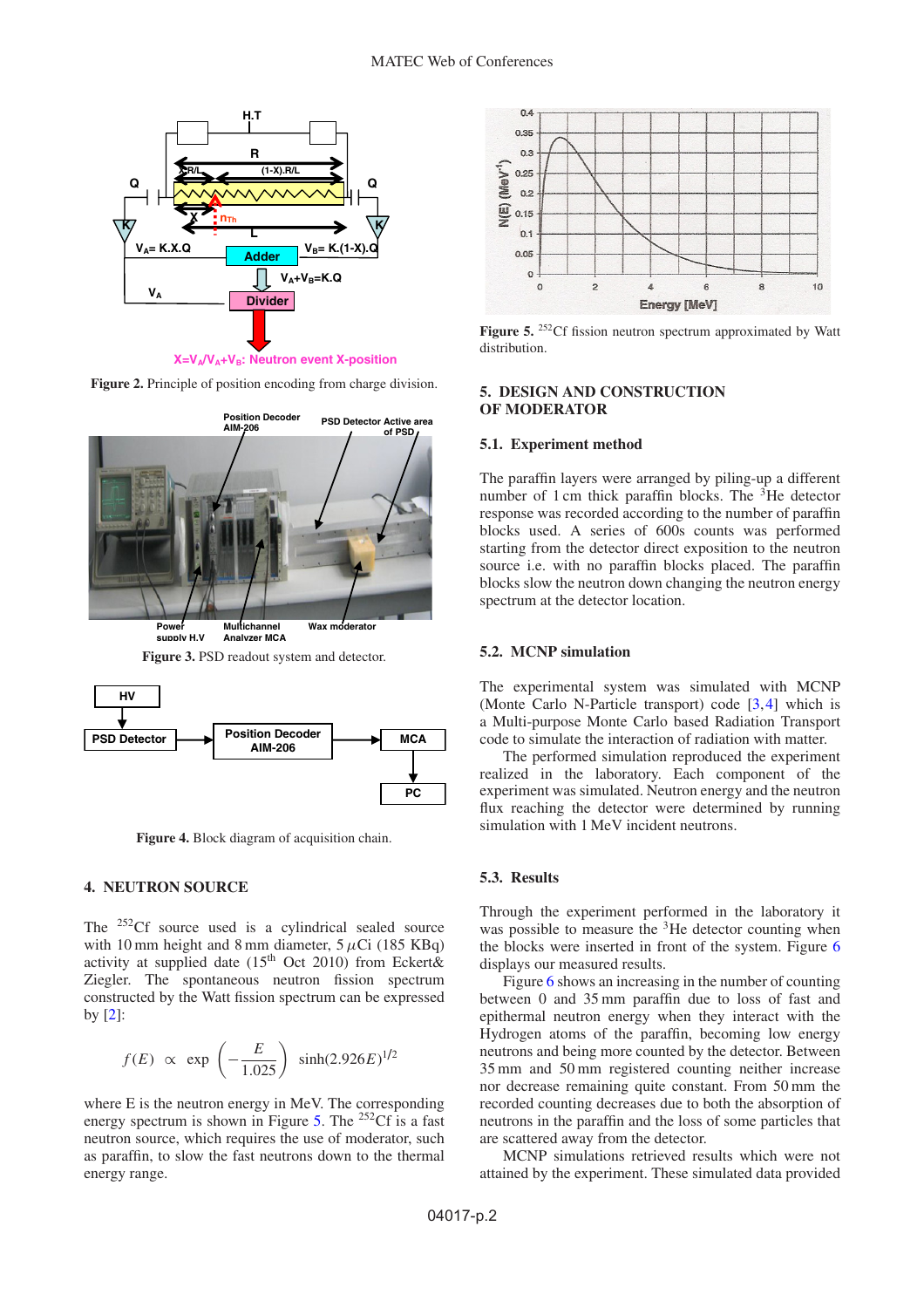<span id="page-2-0"></span>

<span id="page-2-1"></span>Figure 6. <sup>3</sup>He counting rate versus paraffin thickness placed between the source and the detector.



**Figure 7.** Simulated neutron fluxes versus neutron energy for different paraffin thicknesses.

a better insight of the carried experiment. One set of the simulated data is shown in Figure [7.](#page-2-1) This figure shows the neutron fluxes as function of the paraffin thickness placed between the source and the detector.

One can see the changes on both neutron spectra and neutron field intensity with the addition of paraffin blocks. It is possible to verify that as the number of paraffin blocks increases the fast neutron flux decreases. The highest amount of particles in the energy of thermal neutrons was obtained of about 45 mm of paraffin.

# **5.4. Construction of moderator**

The paraffin was melted in rectangular form of dimension 13 cm long, 9 cm large and 5.5 cm height. The source was placed in the hole taped at 4.5 cm in front of the detector and at 4.5 cm height so that is in middle of active area. The hole (2 cm large) is surrounded in each side by 3 cm of graphit to eliminate neutrons that have undergone multiple scattering. So we improved relatively the peaks resolution.

# **6. EXPERIMENTAL RESULTS**

The fundamental characteristics such as output plateau characteristics and output linearity were measured. The output plateau characteristics as a function of applied voltage applied to PSD detector are shown in Fig. [8.](#page-2-2)

<span id="page-2-2"></span>

**Figure 8.** The output plateau characteristics as a function of applied.

<span id="page-2-3"></span>

<span id="page-2-4"></span>**Figure 9.** Illustration of the peak shifts with moderator+source movement (10 mm).



**Figure 10.** Intrinsic efficiency of the PSD as function of the position. 30cm corresponds to the middle of the detector.

It can be seen that the output, i.e. logic pulses after in the Position Decoder, was almost constant and independent of the applied voltage when the voltage was more than 2700 V.

Also, Fig. [9](#page-2-3) shows the detector output(decoder output) when neutron beam was irradiated on the detector at two different positions obtained by shifting the block moderator-source by 10 mm. One can see that an intense signal was observed only in the neutron incident channel. This mean there is no coding error in the detector and decoder manufacturing.

In the other hand the detector shows a drop in efficiency close to the edges. Figure [10](#page-2-4) demonstrates the dependence of the efficiency on the position where neutrons hit the gas. The peripheral position has a little smaller efficiency than the central parts. This can be explained by the wall effect [\[5\]](#page-3-4).

Although there is big requirement on the uniformity, we evaluated the uniformity of neutron detection efficiency. The PSD detector was irradiated by thermal neutrons generated by a  $^{252}$ Cf source. The results are